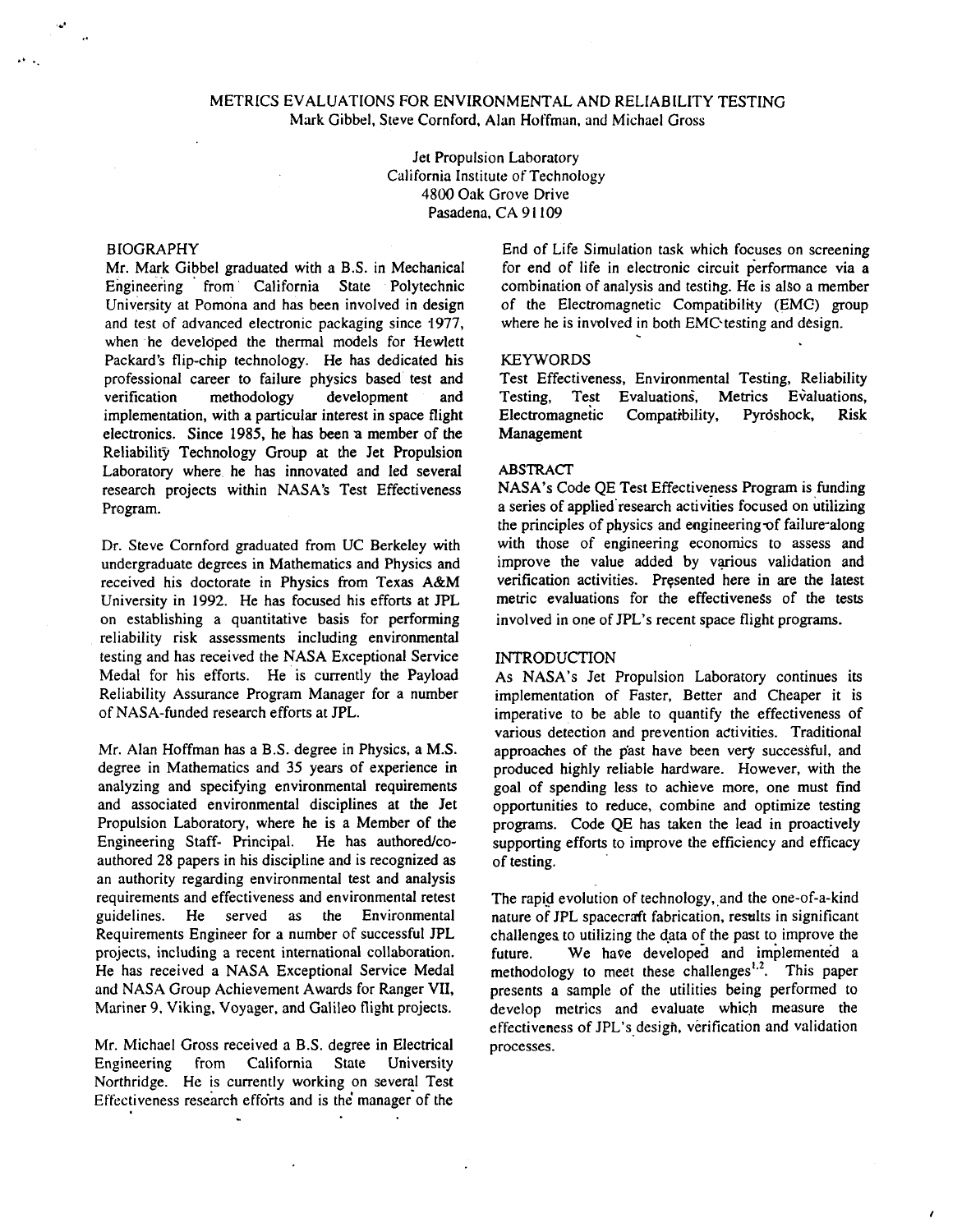### DATA SOURCES

..

JPL's Prohlem/Failurc Reporting (PFR System) is a paperless Anomaly data entry and analysis system. It has a variety of utilities ranging from programmatic risk management to studies of the effectiveness and efficacy of the Preventative measures, Analyses, process Controls and Tests (PACT's) used in the design, test<br>and integration processes. It is an electronically and integration processes. searchable system that can perform analyses or output data for import into other tools'. The use of such a system makes the metric evaluation process fast and efficient.

PFR's are written for all anomalies that occur once power has been applied to the hardware. Two types of PFR's are utilized during the flight hardware or software design, development, integration, test and launch preparation, as follows: Pre-launch "Developmental" PFR's are utilized for reportable incidents involving breadboard activities, engineering model (EM) hardware not dedicated for qualification, EM hardware dedicated for qualification (up to prequalification testing), and developmental software. Pre-launch "Formal" PFRs are utilized for all reportable incidents involving flight, proto-flight' and qualification hardware or software (including engineering model hardware used during qualification testing, starting at pre-qualification testing), and associated test and facility equipment.

### TOP LEVEL METRIC EVALUATIONS

Below is presented an example of top level (e.g. lumps **all** project PFR's together by phase) metric evaluations for one spacecraft. It was generated directly from the output of JPL's PFR System, i.e. without further detailed analysis of individual PFR's.  $-$  These are relatively fast and easy to perform and provide good insight into the flaw distribution for a particular set of hardware. However, as discussed elsewhere<sup>2</sup> care must be taken not to extrapolate too far' with this level of data. This is less of a concern if one is-applying the results to another product which is implemented within the same corporate culture and for a similar mission.

Table I shqws that during the developmental phase **967**  anomalous observations, problems or failures were documented. For the "formal" PF documentation phase an additional **2,690** PF's were identified. The combination of rigorous testing and a careful and

cautious documentation **process** resulted in over 3,600 pre-flight "anomalies" being documented. Of these, **only**  21% were deemed to have had a potentially significant consequence, had they not been detected prior to launch". However, all of these resulted in activities to eliminate their potential occurrence.

During the pre-launch development phase almost *50%* of all reported PF's were attributed to software. This is mostly due to the fact that the development period for software extends beyond the developmental period for hardware. Therefore, the introduction of flight software occurs later in the project life cycle and can result in more observed developmental anomalies. The category of "Other/O's" was a distant second at about **16%** of the total. These mostly fell into the sub-category of "Unknown's/X's". During the development phase, "Unknown's/X's" are often less of a concern, since the hardware design is still evolving, parts may not of flight quality, etc. The "Design/D's" category made up about **15%** of the total, which is surprisingly low for one-of-akind spacecraft builds. This can be attributed to the consistent application of appropriate design rules. "Manufacturing/M's and Workmanship/W's" accounted for only about 7% of the total during this phase.

During the pre-launch Formal PFR phase (flight hardware build and test phase), the "Design/D" category had the highest percentage of reported anomalies or PF's. "Support equipment/S's", "Software/C's" and "test induced error/T's" PF's were a close second, third and fourth. Consistent with reported industry trends in the reliability of commercial electronic parts<sup>3</sup>, part related PFs were a relatively small percentage **(5.7%)** of the total. On a similar program, one decade earlier, part related PF's accounted for **1** 1% of the total. **Manufacturinglworkmanship** accounted for about 10% of the total during this phase. This is somewhat surprising for a one-of-a-kind spacecraft fabrication process.

In the first four months of the flight mission, no significant problems or failures have been reported. However, in general, anomalies (significant and/or nonsignificant) which have 'occurred during the post-launch flight phase have not been analyzed br reported on in this paper. As funding becomes available for this task, these will be analyzed.

### LOWER LEVEL METRIC EVALUATIONS

Lower level (i.e. more detailed or narrower field of view) metric evaluations are presented below. In this case a

*t* 

<sup>&#</sup>x27; In ultra-low volume applications, it is sometimes necessary to use hardware for both design qualification and as flight hardware. This hardwaie is referred to as *protoflight* hardware.

<sup>&</sup>quot; This number would be much less if the possibility of in-flight work-arounds were considered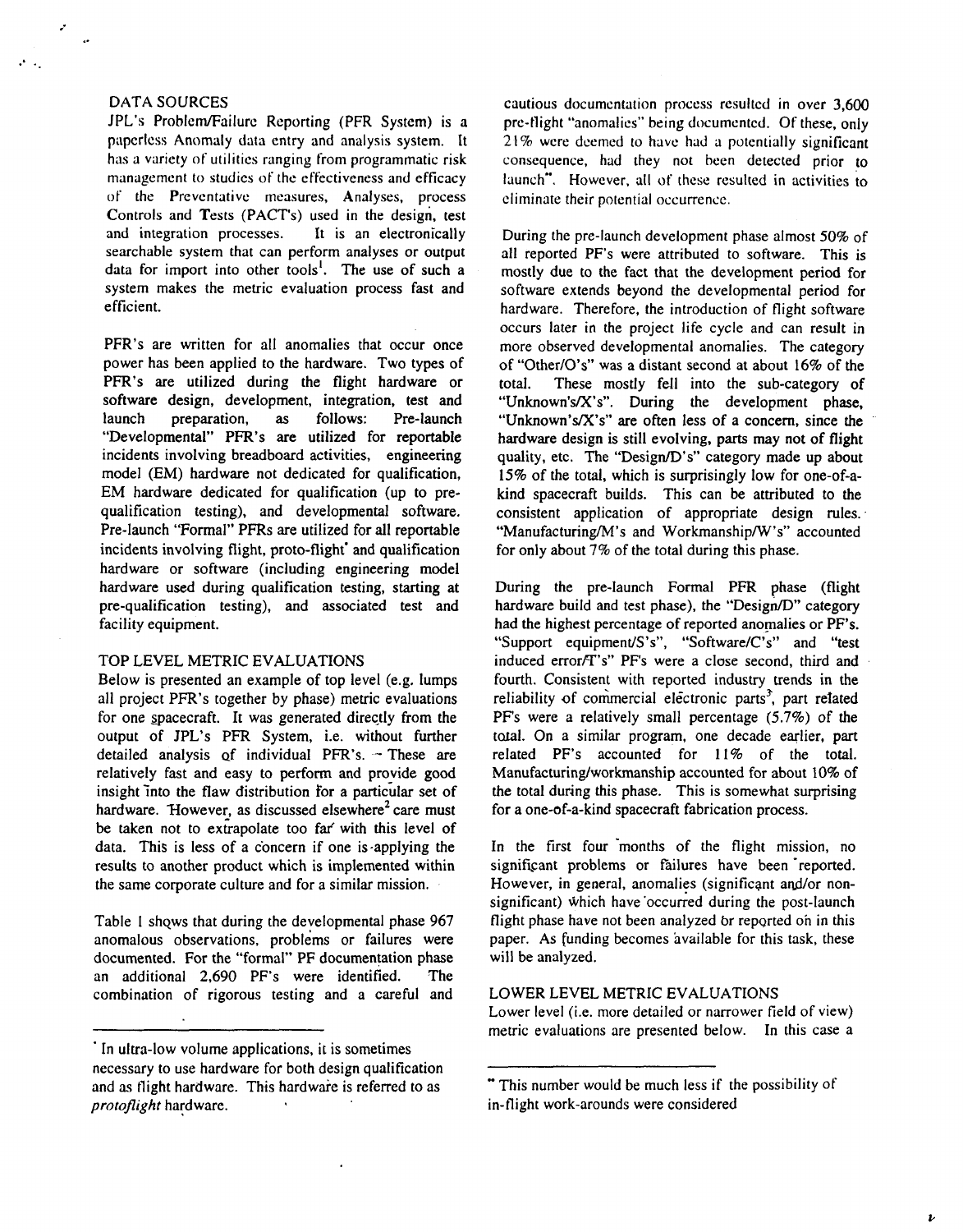specific type of hardware was selected and its associated PF's were examined from the period of development through the first four months of the postlaunch flight phase. This enabled a look at the distribution of PF's by time as well as the specific effectiveness of individual PACT's. As more of these hardware specific studies are done, comparisons between various hardware types will be performed.

<span id="page-2-0"></span>.'

Figure 1 shows the PF's reported for a Solid State Recorder (SSR) according to the PACT's that were responsible for their precipitation/detection. The design and testing of 6 flight units and 1 engineering model is represented by this data. Figure **1** also summarizes the number of PFs reported for each PACT. The PACT's are arranged along the horizontal 'axis according to when these activities took place in the overall project life cycle. For this hardware, three activities **[I)** bench testing, 2) qualification/acceptance testing (i.e. formal functional testing) and 3) thermal vacuum testing] are significantly more effective than the rest. However, it will be seen later that there are failure modes that would not have been detected unless some of these other PACT's were performed.

Figure I presented the overall effectiveness of the PACT's implemented for this hardware. The data presented in Table 2 allows us to view this data in more detail. It presents data for the specific effectiveness of the PACT's implemented versus specific failure modes precipitatedldetected. Table 2 shows PACT vs. cause code PF data for the same Solid State Recorder. The PACT's are arranged on the vertical axis by order of implementation. In all there were 9 cause code<br>categories. Table 2 shown the six most significant ones categories. Table 2 shown the six most significant ones in defail. They account for 90 of the 95 total PF's reported. The three least significant (handling, software and unknown/other) are summarized in a note at the bottom of the table.

# Failure Mode Categorv Distributions

The design failure mode category (i.e. the "D' cause codes) accounted for 3 **1%** (29 of 95) of the total PF's reported. However, the non-specific subcategory of "design/D" accounted for **18** of the 29 total. This is a case where a more detailed (i.e. lower level) analysis of these specific PF's is necessary to classify them. The subcategory of "Packaging Design/D2" accounted for an additional 17% **(5** of the 29).

PF's attributed to support equipment (i.e. the **"S"** cause codes) accounted for  $20\%$  of the total reported for this particular hardware. However, 15 of the '19 "support equipment" **PF's** weie related support equipment software issues. Testing of this type of hardware requires simulating **a** significant number of different interfaces and therefore its support equipment is, by nature, very software intensive.

A slightly **less** significant category was "test induced error". It accounted for **14%** of the total PF's reported. The subcategory of "procedure error/T3" accounted for over half (7 of 13) of the PF's reported. The subcategory of "equipment/T2" accounted for almost another quarter. This is what one would typically expect for the initial build of a new system. In a production environment, the number of PF's attributed to both of these categories would be expected to decrease with time. Conversely, if only 1 or 2 units were produced instead of 7, then this category most likely would have represented an even bigger percentage of the total.

All of "Manufacturing/M's" PF's were due to "tooling and machining". All but 1 of the "workmanship/W's"<br>were due to the general subcategory of were due to the general subcategory of "Fabrication/Assembly/W1". A lower level analysis of these PF's is required to identify any meaningful trends within this data.

For the "Part/P" category no PF's were reported as a result of electrostatic discharge. A specific piece part level failure mechanism **was** reported for only 38% **(5** of 13) of the part related PF's. Conversely, 62% of the time data was not available to determine a'specific failure mechanism without performing a more detailed analysis of the data.

# Overall Effectiveness of the PACT Implemented

The PACT labeled "QuaVAcpt Test" (i.e. formal functional testing) was the second most effective PACT overall, but was the single most effective PACT **for**  design-related failure modes. In the same manner, bench testing was the most effective overall PACT, but only precipitatedldetected half as many PF's **as** did "QualIAcpt Test". Surprisingly, **4** out of 5 "packaging design/D2" related PF's were detected without applying any environmental stresses. Also surprisingly is the fact that none of the 3 PF's belonging to subcategory of "design specification/D1" were detected during bench testing or formal functional qualification/acceptance testing. These two findings suggest that they be should looked at with a larger data set to see if still they hold true.

For the "support equipment" cause code category, most (10 of 19) of the PF's were detected either during the fabrication process or during bench testing (i.e. first power-on). Interestingly, 9 out of the 10 were software related. Another 7 "support equipment software/S4"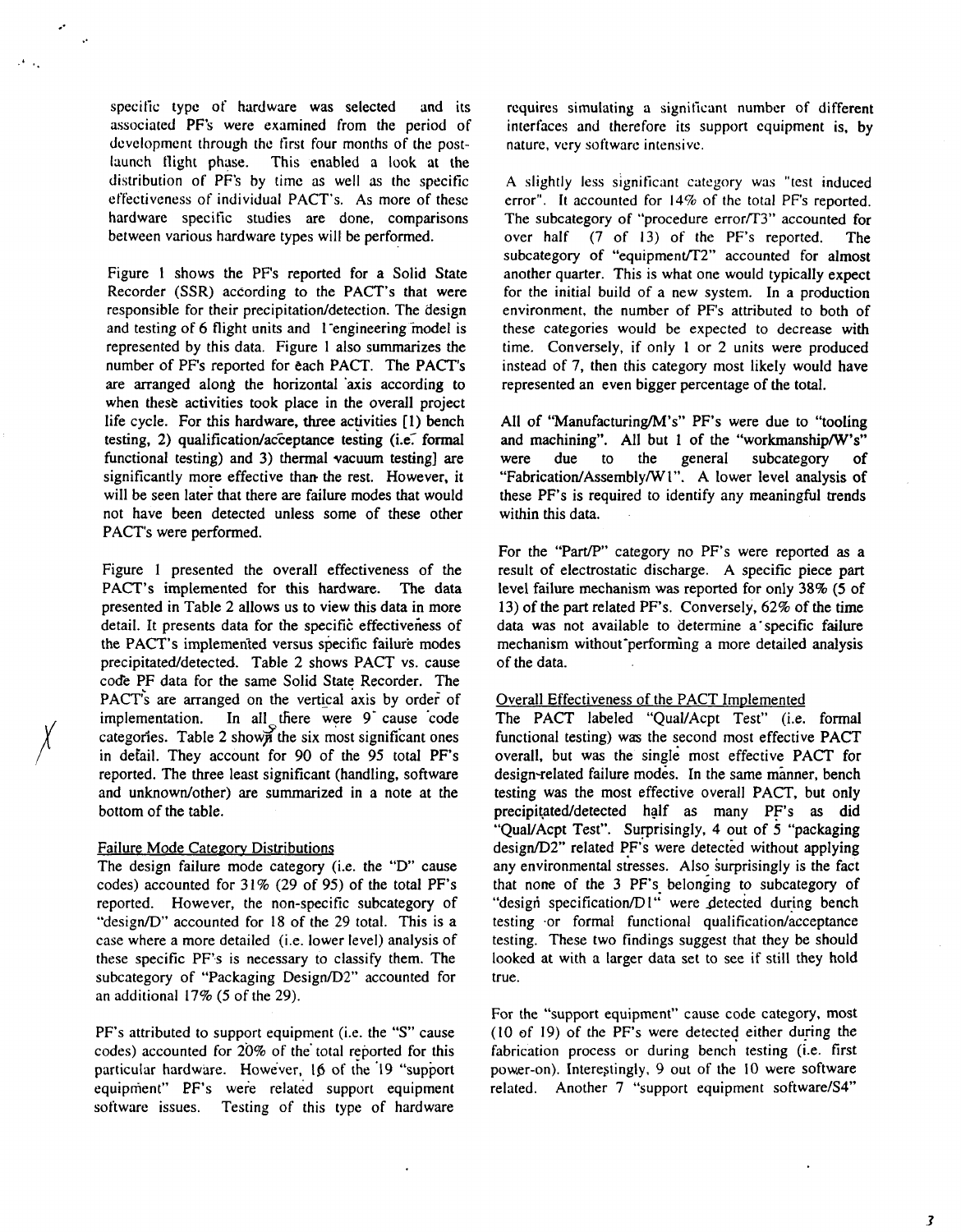<span id="page-3-0"></span>PF's were precipitated/detected by the thermal vacuum testing process.

Conclusions/Post Ground Testing Findings for the SSR Through the first four months of flight, only one intlight anomaly has been associated with the performance of this piece of hardware and has been deemed "not significant". The reported anomaly was a radiation "hit" that resulted in a "double bit error" but was still in specification for this type of flight exposure and was handled by fault protection procedures.

Table **2** additionally indicates that there were not any PF's which were considered to be escapes from assembly level testing (i.e. PF's which should have been detected during the assembly level test processes). This indicates that the PACT'S performed at lower levels were very effective but may also represent an opportunity **to** cost effectively do less.

The above observed trends will be compared to those for this spacecraft (S/C) as a-whole, other hardware types and to other S/C; to assess their statistical significance.

### METRICS EVALUATIONS OF PACTS

Above, this metric evaluation methodology was applied by hardware type above. Below, this methodology is applied by PACT type using data from the same project as **SSR** evaluation. Two specific PACT evaluations are presented. They are: Electromagnetic Compatibility (EMC) and pyroshock testing.

### EMC Evaluations

The following tables summarize the Electromagnetic Compatibility (EMC) tests run on the same spacecraft. In each category, the total passes, fails, etc. are cumulatively counted from multiple tests. That is **to**  say, if a developmental test was run more then once, or developmental tests were run on more than one part, then the **total** passes, fails, etc. are the sum of these tests. A "Suggested Fix" is a fix that the EMC team suggests to the instrument team that is believed will bring the unit into specification. "Implemented in EMC Lab" means that a temporary change was made to the hardware "on the fly" in the lab. "Implemented Fix on Unit" means that the fix was hardwired permanently on the unit by ihe instrument team after initial suggestion. "Fix=Help" **is** the sum of in-lab and hardwired fixes which helped the unit move closer to meeting the EMC requirements. "Fix=inspec" is the total number of in lab and hardwired fixes which bring the hardware into specification. "Waiver" is the total number of waivers (or deviations from original specifications) written for hardware in which fixes may or may not have improved

**EMC** performance, however upon inspection **it** was believed that the overall out of specification condition would not affect mission integrity.

Science requirements drive the EMC program. Much of the testing in Radiated Emissions (Mil-Standard 461C Tests **RE02,** LFE and LFH) and DC Magnetics is driven by the needs of Magnetometers ahd other electromagnetic sensors. Taking this into account and looking at the above EMC testing several key results come to light. One readily apparent observation **is** that more testing and analysis concerning radiated emissions and 'DC Magnetics testing should be done in the developmental stage so that proposed fixes can be integrated into the EM and Flight Model (FM) designs. It is apparent that this was done in the case of **DC**  Magnetics testing as it only necessitated two **(2)** waivers to be written during flight-testing (see testing under both the headings of Developmental and Flight Model). However, this appears not to be the case for **RE02 and**  LFE. Developmental testing was virtually nonexistent in the cases of LFE and **RE02.** During the Engineering model testing 13 PF's were detected and 11 solutions were recommended to be implemented However, only 2 were actually implemented on the EM hardware. When the flight hardware was tested an additional **5** PF's were detected. All together a total of **7** waivers were required to disposition these PF's. Although much of the LFH testing occurred in the developmental stage, it is apparent that more was necessary. This can be seen by noting that 14 PF's were detected during EM and FM testing which resulted in a total of *6-* waivers. The costs associated with these fixes would have been much cheaper during the developmental stages compared to having **to** perform the same fixes at the EM or FM stages of maturity. Many more EMC Metrics have been developed and can be found in various internal JPL documents.

### Pvroshock Test Evaluations

Tables 4 and 5 summarize the pyroshock testing performed on the hardware for a recent JPL spacecraft. Pyroshock testing was performed selectively at the assembly level. or the subsystem and then at the spacecraft level. For this reason, these tests were considered as "spacecraft level" or "lower !evel" tests. Typically, functional testing was performed before and after pyroshock testing. Additionally, cognizant personnel examined the data plots and performed visual external inspections after each axis of dynamic exposure. In some cases, where the hardware was designed and tested outside JPL, functional testing was performed before any'dynamics testing but not repeated until after completion of all three dynamics tests (sine, random and pyroshock). Three PF's occurred under these conditions but are not included in this pyroshock metrics evaluation.

 $\overline{u}$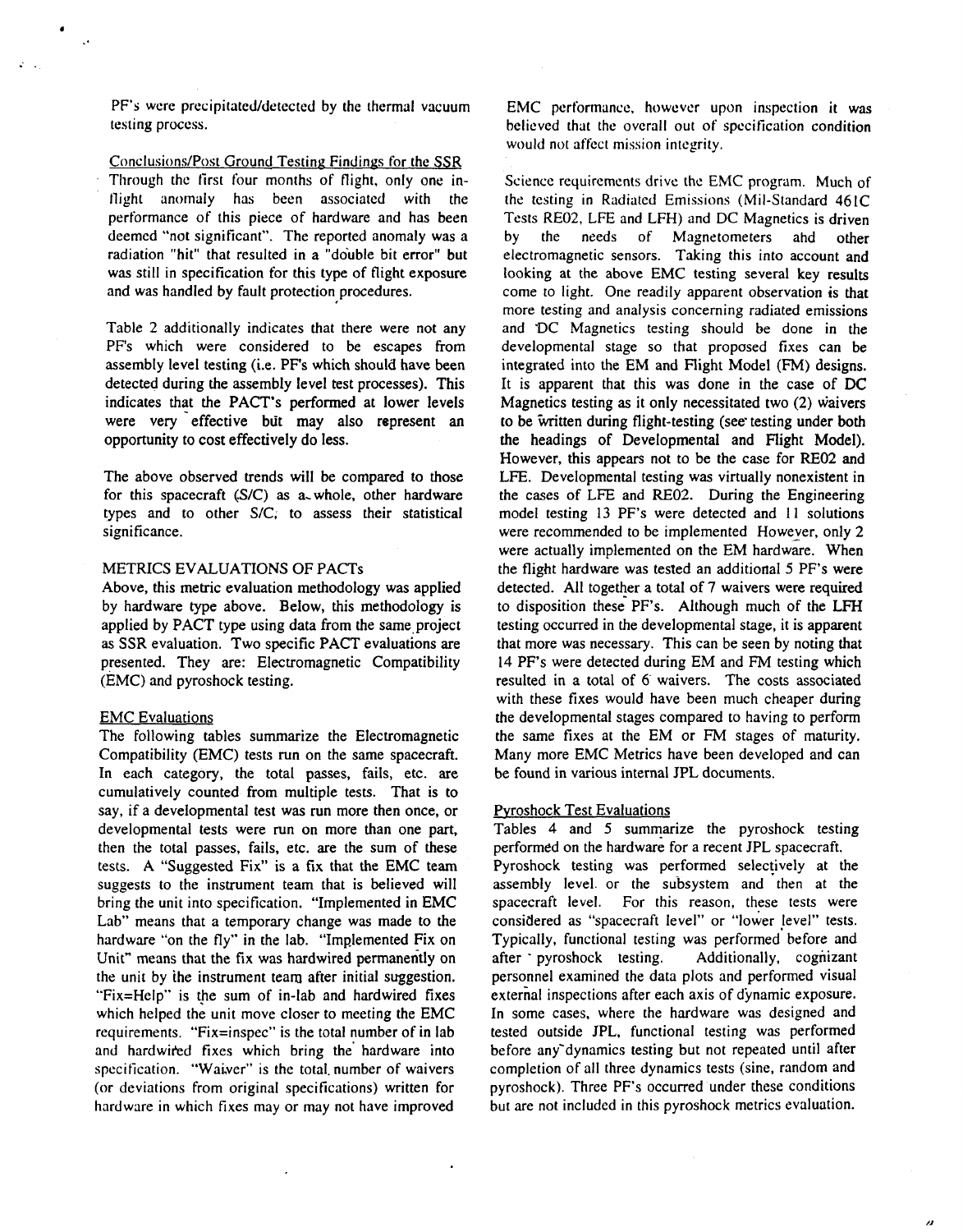They were excluded because it was not possible to determine which environment (or combinations of environments) had been responsible for their precipitation. However, these **3,** will be incorporated into an overall metrics evaluation currently being performed for dynamics testing as a whole.

78 assemblies/subsystems were tested at the "lower level" during **54** different tests. Additionally, *6* re-tests were performed to verify various fixes, reworks, etc. A total of **16** relevant PF's were associated with these tests. Out of these, **12** were for failures of the test equipment or operator error.  $\mathcal{J}$  were considered to be defects that were precipitated by this testing. One of these was a crack initiated in a piece of waveguide. Another was a leak in a pyro device gas by-product containment tube. One other was a bias shift on an accelerometer and was dealt with by widening the bias change specification. One additional defect was indirectly detected by this PACT. It was an "insufficient solder" problem (still fully functional) noted during a post test inspection. severty sight

> One spacecraft pyroshock test was performed and **1**  directly related PF was reported: It was a containment bolt that sheared off as a result of exposure to the pyroshock environment. One additional PF was reported. It was associated with a known problem which was also detectable during this test or any other time a functional test was run.

> While these sample sizes may not be statistically significant, one could expect lower level pyroshock testing, to precipitate/detect a defect about **5%** of the time. Although the consequence of these PF's occurring in flight would have been insignificant, only the insufficient solder problem could have been detected prior to launch by another PACT.

### ONGOING EFFORTS

The results of previous evaluations and the process by which project-specific, and generic needs are identified produces a set of desired follow-on evaluations. Some of those; which are of curreht interest, include the relative effectiveness of specific PACT activities for high reliabiliiy commercial products versus those from

the aerospace industry, and for high volume and ultralow volume production.

Another evaluation currently of great interest **is** the required PACT set when utilizing commercial electronic parts versus the military grade Class S parts (with which most traditional high-reliability spacecraft have been built). Of continuing interest is the relative effectiveness between various detection and prevention approaches (i.e. when can a given set of objectives be better achieved by inspection, or analysis, or vice versa).

#### SUMMARY

This paper has described the implementation of a methodology for evaluating Environmental Test Effectiveness. This methodology utilizes existing **PFR**  data (and associated back-up material) to identify trends and patterns which can be used **to** focus improvement and optimization efforts. Examples **of** metric evaluations have been provided for high-level hardware (e.g. spacecraft), lower-level hardware (e.g. solid state recorder) and a collection of EMC tests. These metric evaluations can, and have been, used at JPL to tailor subsequent test programs.

#### ACKNOWLEDGEMENTS:

The authors would like to acknowledge the significant contributions of Mr. James Lyttleton for his work in researching the pyroshock testing' data and Mr. Pablo Navaez for his analysis and summarization of the EMC testing. Moreover, the authors would like to thank Mr. Stephen<sup>-</sup>Wahder of NASA Code OE for recognizing that significant contributions can be made to NASA's spaceflight project by metric evaluations.

The research described in this paper was carried out by the Jet Propulsion Laboratory, California Institute of Technology under a contract with the National Aeronautics and Space Administration through Code Q.

## TO CONTACT THE AUTHORS

**[Mark.GibbeI@jpl.nasa.gov](mailto:Mark.GibbeI@jpl.nasa.gov) [Steve.Cornford@jpl.nasa.gov](mailto:Steve.Cornford@jpl.nasa.gov) [Alan.Hoffman@jpl.nasa.gov](mailto:Alan.Hoffman@jpl.nasa.gov) [Michael.A.Gross@jpl.nasa.gov](mailto:Michael.A.Gross@jpl.nasa.gov)** 

 $\mathcal{J}$ *Mee*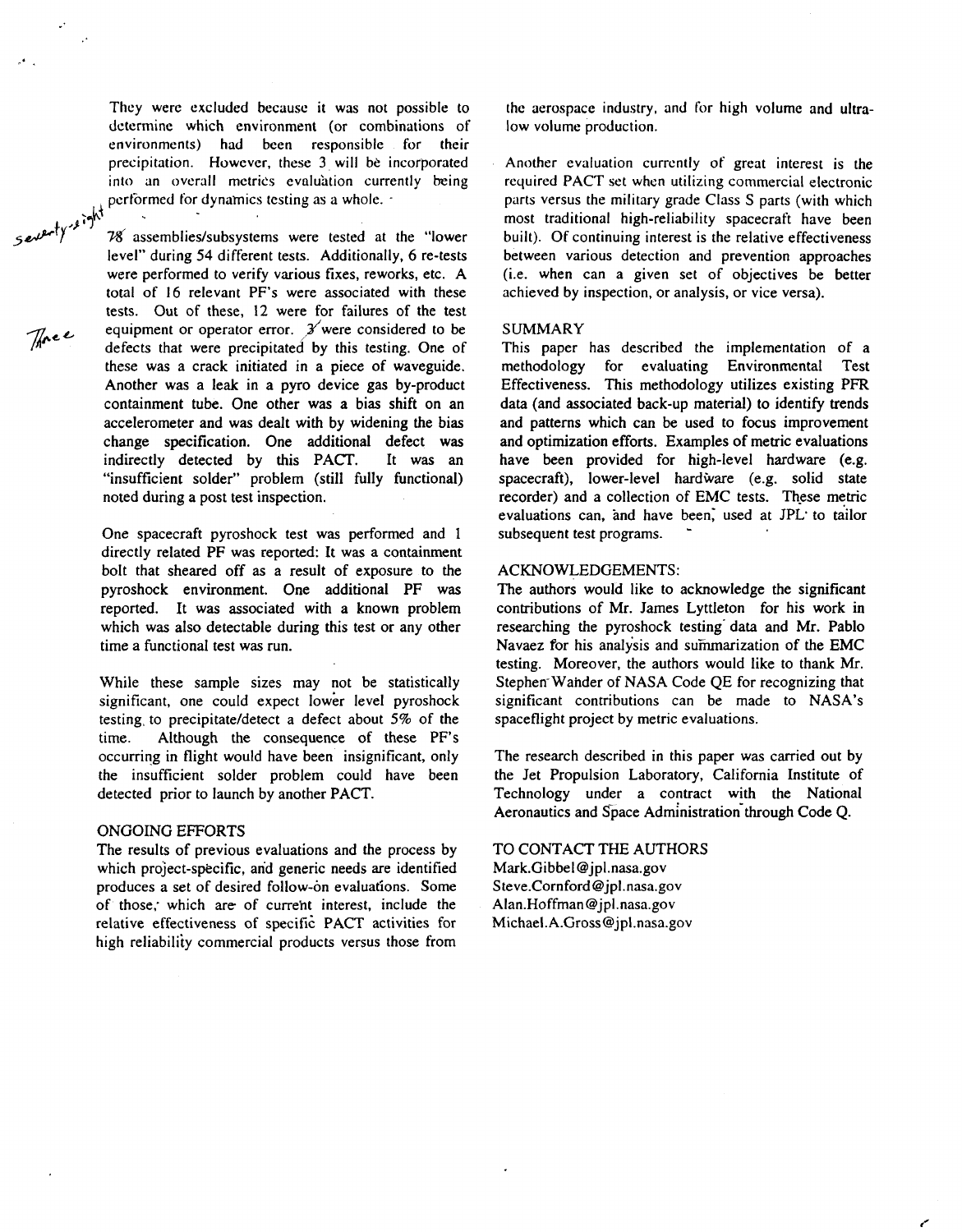

 $\pmb{\eta}$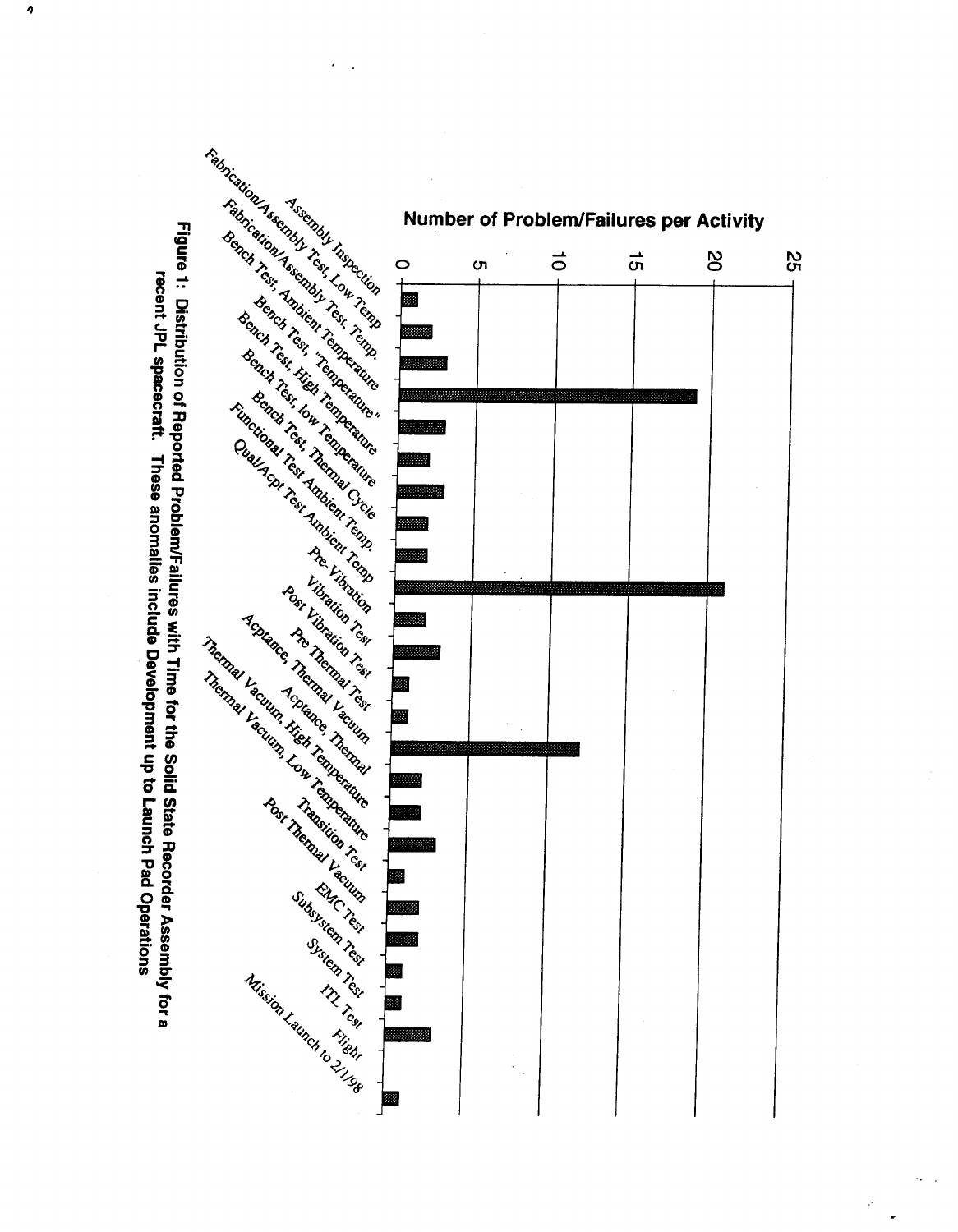# REFERENCES

**<sup>I</sup>***S.* Cornford, M. Gibbel and T. Larson. 'Assessing the Effectiveness ofEnvironmental Test Programs',

Proceedings of the 44<sup>th</sup> Institute of Environmental Sciences Annual Technical Meeting, Phoenix, AZ, 1998 S. Cornford & M. Gibbel 'Methodology for Physics & Engineering of Reliable Products', WESCON 96

Proceedings, Anaheim, CA, October 22-24, 1996<br>P. Plumb, "New Blueprint for ESS', *Quality*, November 1990

| <b>PACT's</b>                             | Totals          | Precents | Adjustment | Software | Design | Handling<br>Damage | ಟ<br>Manufacturing<br>Workmanship | Other | Parts | Equipment<br>Support | Test Induced<br>Error |
|-------------------------------------------|-----------------|----------|------------|----------|--------|--------------------|-----------------------------------|-------|-------|----------------------|-----------------------|
| Code                                      |                 | ⊷        | Α          | С        | D      | н                  | M, W                              | O,X   | P     | S                    | T                     |
| <b>Development</b><br><b>Test Program</b> | 967             |          | 4          | 465      | 147    | 6                  | 65                                | 155   | 40    | 46                   | 39                    |
|                                           | $%$ of<br>Total | 100.0    | 0.4        | 48.1     | 15.2   | 0.6                | 6.7                               | 16.0  | 4.1   | 4.8                  | 4.0                   |
| <b>Flight Test</b><br>Program             | 2,690.0         | --       | 50         | 475      | 509    | 30                 | 282                               | 368   | 153   | 498                  | 325                   |
|                                           | % of<br>Total   | 100.0    | 1.9        | 17.7     | 18.9   | 1.1                | 10.5                              | 13.7  | 5.7   | 18.5                 | 12.1                  |
| Post<br><b>Shipment</b>                   | 2               |          | 0          | 0        | 0      | 0                  | 0                                 | 2     | O     | 0                    | 0                     |
|                                           | % of<br>Total   | 100.0    | 0.0        | 0.0      | 0.0    | 0.0                | 0.0                               | 100.0 | 0.0   | 0.0                  | 0.0                   |
| <b>Totals</b>                             | 3,659           |          | 54         | 940      | 656    | 36                 | 347                               | 525   | 193   | 544                  | 364                   |

# Table 1. Distribution of Problem/Failure's by project phase and Cause Code

| <b>Units Pyro Shock Tested</b> | <b>Events/Tests</b> | <b>Re-Test</b> | % True PF's/<br><b>Acticle Tested</b> | % Test Eq/Op<br><b>Error Etc.</b> |
|--------------------------------|---------------------|----------------|---------------------------------------|-----------------------------------|
| Asy's/Subsystem's Tested       | 78                  |                |                                       | 15                                |
| System                         |                     |                | 100                                   |                                   |
| <b>Totals</b>                  | 79                  |                | 100                                   |                                   |

**[Table](#page-3-0) 4. Number of Assemblies, Subsystem** & **SIC Tested** 

|                             | <b>Ground Testing</b><br>$\sim$ |                           |             |    |       |                       |                   |  |  |  |  |  |  |  |
|-----------------------------|---------------------------------|---------------------------|-------------|----|-------|-----------------------|-------------------|--|--|--|--|--|--|--|
| Level of Integration During |                                 | <b>True PF's Detected</b> |             |    |       |                       |                   |  |  |  |  |  |  |  |
| <b>Pyroshock Test</b>       | Total PF's                      | Design                    | Workmanship |    | Parts | Test Eq/Op Error Etc. |                   |  |  |  |  |  |  |  |
|                             |                                 | D5                        | M3          | W1 | P(x)  | PFR's                 | Damaged<br>Caused |  |  |  |  |  |  |  |
| Asy's Tested                |                                 |                           |             |    | o     | 12                    | 0                 |  |  |  |  |  |  |  |
| System                      |                                 |                           |             |    |       | Û                     |                   |  |  |  |  |  |  |  |
| <b>Totals</b>               |                                 |                           |             |    | Ω     | 12                    |                   |  |  |  |  |  |  |  |

**Table 5. Number of Defects Detected by level of Test (1.e. not previously detected)**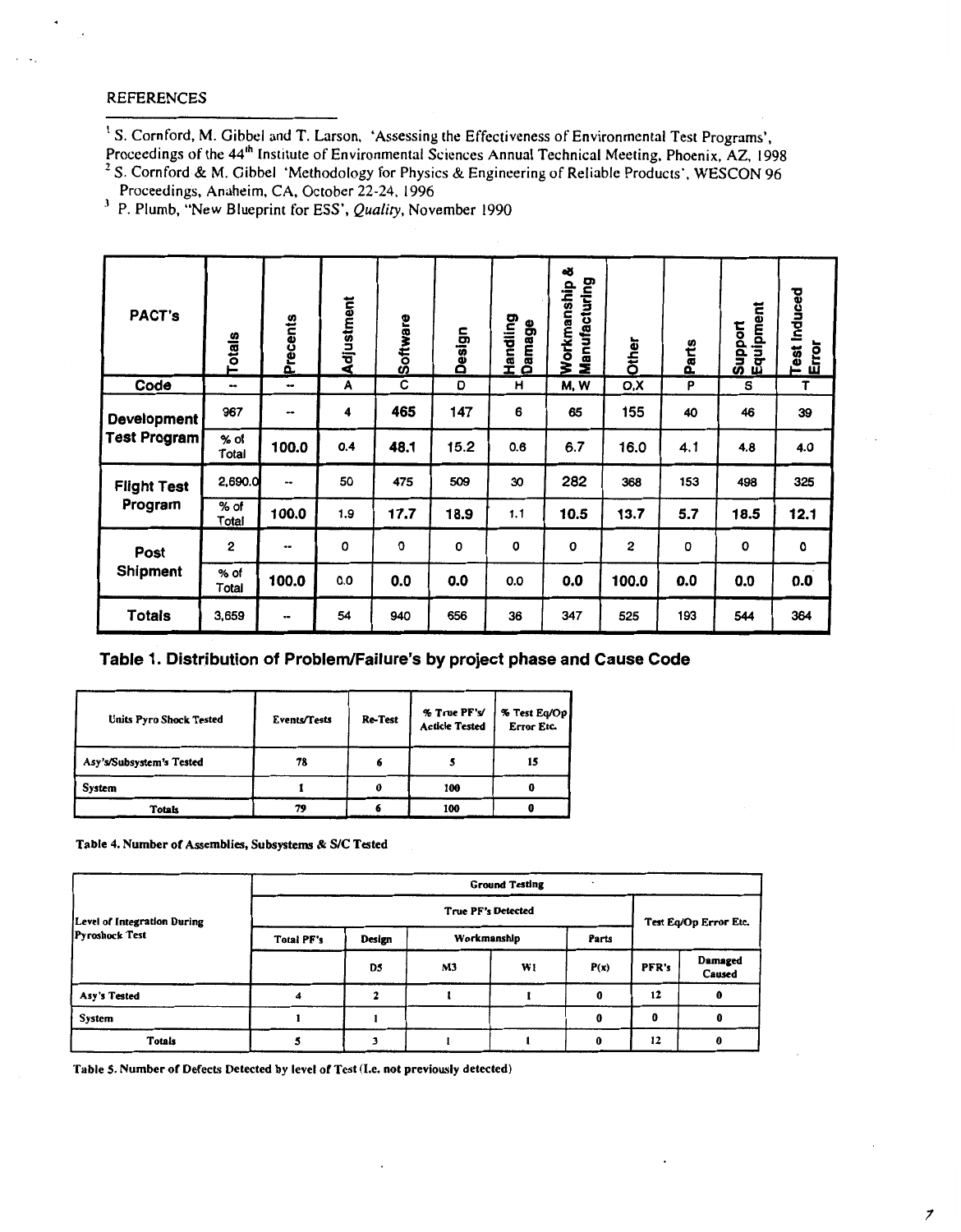| Solid State Recorder PFR Data (Covers 6<br>Flight, 1 Em and Possilby 1 Other) |              |              |                      |                   | DESIGN                |                                   | <b>WORKMANSHIP</b> |                              |                         |                |                      | <b>MAUNFACTURING</b> |                                    |              | PART                      |                            |                     |              | <b>SUPPORT EQUIPMENT</b>                      |   |                              |                  | <b>TEST INDUCED ERROR</b> |              |                               |           | ă                                                   |
|-------------------------------------------------------------------------------|--------------|--------------|----------------------|-------------------|-----------------------|-----------------------------------|--------------------|------------------------------|-------------------------|----------------|----------------------|----------------------|------------------------------------|--------------|---------------------------|----------------------------|---------------------|--------------|-----------------------------------------------|---|------------------------------|------------------|---------------------------|--------------|-------------------------------|-----------|-----------------------------------------------------|
| <b>SUBTOTAL</b>                                                               |              |              |                      |                   |                       | 20                                |                    |                              |                         | ٠              |                      |                      | ٠                                  |              |                           |                            | 13                  |              |                                               |   |                              | 18               |                           |              |                               | 13        | 1                                                   |
| PERCENTAGE OF TOTAL                                                           |              |              |                      |                   |                       | 31%                               |                    |                              |                         | m              |                      |                      | $\mathbf{e}$                       |              |                           |                            | 14%                 |              |                                               |   |                              | 20%              |                           |              |                               | 14%       | $\mathbf{m}$                                        |
| <b>ACTIVITY</b>                                                               | Ì            | DESIGN       | <b>SPECIFICATION</b> | PACKAGINGMOUNTING | <b>PRODUCTEM, ITY</b> | <b>HOLLON RASH</b><br>PARTISAMITL | <b>WORKNOWSHI</b>  | FABRICATION<br><b>VENERS</b> | <b>REPAIR</b>           | <b>TESTING</b> | <b>MANUFACTURING</b> | TOOLING & MACHINING  | <b>PRODUCTION</b><br>SPECIFICATION | PART FAILURE | <b>FAILURE MODE RNOWN</b> | <b>FAILURE MODE</b>        | ESD INDUCED FAILURE | BENCH TEST   | EQUIPMENT<br>OPERATIONAL<br>SUPPORT EQUIPMENT |   | <b>COMMERCIA</b><br>SOFTWARE | <b>EQUIPMENT</b> | <b>TEST EFROR</b>         | OPERATOR     | EQUIPMENT                     | PROCEDURE | <b>IN-RIGHT RADATION</b><br>HITS - Not and of Spec. |
| <b>PACT</b>                                                                   | PRF<br>COUNT | D            | D1.                  | D2                | D3                    | DS.                               | w                  |                              |                         | W1 W2 W5       | M                    | M1                   | M <sub>5</sub>                     | Р            | P1.                       | P2 P3                      |                     |              | S1 S3 S4                                      |   | S <sub>5</sub>               |                  | $T$ $T1$                  |              | T <sub>2</sub> T <sub>3</sub> |           | 01                                                  |
| Design, Test & Integration                                                    |              |              |                      |                   |                       |                                   |                    |                              |                         |                |                      |                      |                                    |              |                           |                            |                     |              |                                               |   |                              |                  |                           |              |                               |           |                                                     |
| <b>Assembly Inspection</b>                                                    | 1            |              |                      | 1                 |                       |                                   |                    |                              |                         |                |                      |                      |                                    |              |                           |                            |                     |              |                                               |   |                              |                  |                           |              |                               |           |                                                     |
| Fabrication/Assembly Test,<br>Low Temp                                        | $\mathbf{2}$ | 2            |                      |                   |                       |                                   |                    |                              |                         |                |                      |                      |                                    |              |                           |                            |                     |              |                                               |   |                              |                  |                           |              |                               |           |                                                     |
| Fabrication/Assembly Test,<br>Temp.                                           | 3            |              |                      |                   |                       |                                   |                    |                              |                         |                |                      |                      |                                    |              |                           |                            |                     |              | 1.                                            |   | 2                            |                  |                           |              |                               |           |                                                     |
| <b>Bench Test, Ambient</b><br>Temperature                                     | 19           | 4            |                      |                   |                       | 1                                 |                    | 5                            | $\overline{\mathbf{1}}$ |                |                      |                      |                                    |              | 3                         |                            |                     |              |                                               |   | 3<br>1                       |                  |                           |              |                               |           |                                                     |
| Bench Test, "Temperature"                                                     | 3            |              |                      |                   |                       |                                   |                    |                              |                         |                |                      |                      |                                    |              |                           |                            |                     |              |                                               | 3 |                              |                  |                           |              |                               |           |                                                     |
| Bench Test, High<br>Temperature                                               | 2            |              |                      |                   |                       |                                   |                    |                              |                         |                |                      |                      |                                    |              |                           | 2                          |                     |              |                                               |   |                              |                  |                           |              |                               |           |                                                     |
| Bench Test, low<br>Temperature                                                | 3            | 1            |                      |                   |                       |                                   |                    |                              |                         |                |                      |                      |                                    |              |                           | $\overline{\mathbf{c}}$    |                     |              |                                               |   |                              |                  |                           |              |                               |           |                                                     |
| Bench Test, Thermal Cycle                                                     | $\mathbf{2}$ |              |                      |                   |                       |                                   |                    |                              |                         |                |                      |                      |                                    |              | 1                         |                            |                     |              |                                               |   |                              |                  |                           |              | 1                             |           |                                                     |
| <b>Functional Test Ambient</b><br>Temp.                                       | 2            |              |                      |                   |                       |                                   |                    |                              |                         |                |                      |                      |                                    |              |                           |                            |                     |              |                                               |   |                              |                  |                           |              |                               | 2         |                                                     |
| Qual/Acpt Test Ambient<br>Temp                                                | 21           | 8            |                      | 2                 | 1                     |                                   |                    | 1                            |                         |                |                      | 6                    |                                    |              | $\mathbf{1}$              |                            |                     |              |                                               |   |                              |                  |                           |              |                               |           |                                                     |
| Pre-Vibration                                                                 | 2            |              |                      | 1                 |                       |                                   |                    |                              |                         |                |                      |                      |                                    |              |                           |                            |                     |              |                                               |   |                              |                  |                           |              |                               | 1         |                                                     |
| <b>Vibration Test</b>                                                         | 3            |              |                      | 1                 |                       |                                   |                    | 1                            |                         |                |                      |                      | $\cdot$                            |              |                           |                            |                     | $\mathbf{1}$ |                                               |   |                              |                  |                           |              |                               |           |                                                     |
| Post Vibration Test                                                           | 1            |              |                      |                   |                       |                                   |                    |                              |                         |                |                      |                      |                                    |              |                           |                            |                     |              |                                               | 1 |                              |                  |                           |              |                               |           |                                                     |
| Pre Thermal Test                                                              | 1            |              |                      |                   |                       |                                   |                    |                              |                         |                |                      |                      |                                    |              |                           |                            |                     |              |                                               |   |                              |                  |                           |              | 1                             |           |                                                     |
| Acptance, Thermal Vacuum                                                      | 12           | $\mathbf{z}$ |                      |                   |                       |                                   |                    | 1                            |                         |                |                      |                      |                                    |              |                           | 2                          |                     |              |                                               | 5 |                              |                  |                           | $\mathbf{2}$ |                               |           |                                                     |
| Acptance, Thermal                                                             | 2            |              | $\overline{2}$       |                   |                       |                                   |                    |                              |                         |                |                      |                      |                                    |              |                           |                            |                     |              |                                               |   |                              |                  |                           |              |                               |           |                                                     |
| Thermal Vacuum, High<br>Temperature                                           | 2            |              |                      |                   |                       |                                   |                    |                              |                         |                |                      |                      |                                    |              |                           | $\overline{\mathbf{c}}$    |                     |              |                                               |   |                              |                  |                           |              |                               |           |                                                     |
| Thermal Vacuum, Low<br>Temperature                                            | 3            | 1            |                      |                   | 1                     |                                   |                    |                              |                         |                |                      |                      |                                    |              |                           |                            |                     |              |                                               |   |                              | 1                |                           |              |                               |           |                                                     |
| <b>Transition Test</b>                                                        | 1            |              |                      |                   |                       |                                   |                    |                              |                         |                |                      |                      |                                    |              |                           |                            |                     |              |                                               |   |                              |                  |                           |              | 1                             |           |                                                     |
| Post Thermal Vacuum                                                           | 2            |              |                      |                   |                       |                                   |                    |                              |                         |                |                      |                      |                                    |              |                           |                            |                     |              |                                               | 2 |                              |                  |                           |              |                               |           |                                                     |
| <b>EMC Test</b>                                                               | 2            |              | 1                    |                   |                       |                                   |                    |                              |                         |                |                      |                      |                                    |              |                           |                            |                     |              |                                               |   |                              | 1                |                           |              |                               |           |                                                     |
| Subsystem Test                                                                | 1            |              |                      |                   |                       |                                   |                    |                              |                         |                |                      |                      |                                    |              | à.                        |                            |                     |              |                                               |   |                              |                  |                           |              | 1                             |           |                                                     |
| System Test                                                                   | 1            |              |                      |                   |                       |                                   |                    |                              |                         |                |                      |                      |                                    |              |                           |                            |                     |              |                                               |   |                              |                  |                           |              |                               |           |                                                     |
| ITL Test                                                                      | 3            |              |                      |                   |                       |                                   |                    |                              |                         |                |                      |                      |                                    |              |                           |                            |                     |              |                                               |   |                              |                  | 1                         |              | 1                             |           |                                                     |
| Mission Launch to 2/1/98                                                      | 1            |              |                      |                   |                       |                                   |                    |                              |                         |                |                      |                      |                                    |              |                           |                            |                     |              |                                               |   |                              |                  |                           |              |                               | X         |                                                     |
| <b>TOTAL's</b>                                                                | 95           |              | 18 3 5 2             |                   |                       | $\blacksquare$                    |                    | 0 8 1 0                      |                         |                | 0                    | 6                    | 0                                  |              |                           | $0$ 5 8 0 1 1 16 1 2 1 3 7 |                     |              |                                               |   |                              |                  |                           |              |                               |           |                                                     |

 $\overline{2}$  ..

Table 2. Distribution of Problem/Failures Participated and/or Detected during Test and Integration Activities for a Solid State Recorder.

e<br>Note the total reported problems were 95. Ninty are shown in the detailed table entries:not shown are: 1 Handling ,2 Software, 2 Other/Unkown\*

g